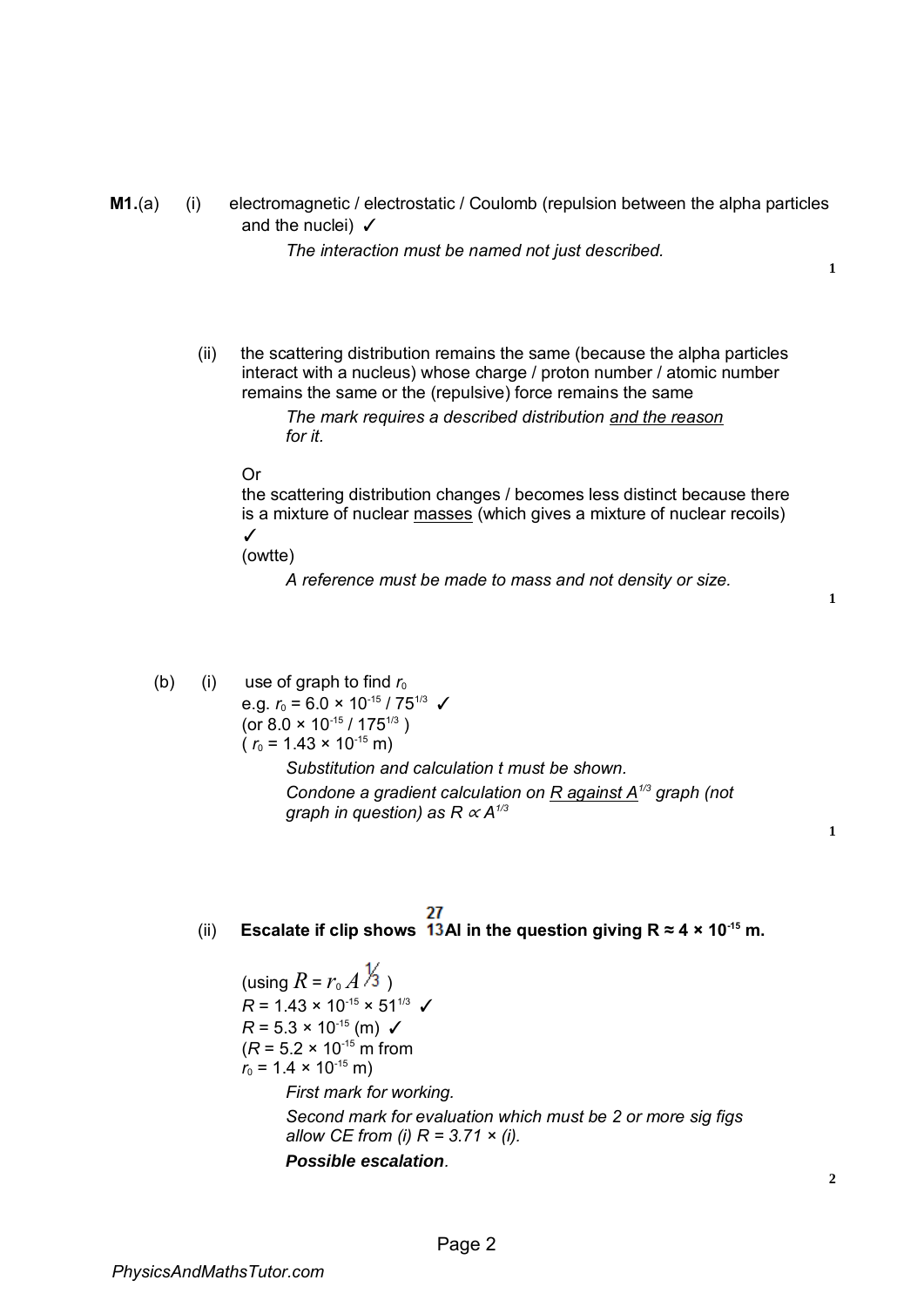## (c) **Escalate if clip shows in the question and / or the use of 27 in the working.**

density = mass / volume  $m = 51 \times 1.67 \times 10^{-27}$  $(= 8.5 \times 10^{-26}$  kg) *Give the first mark for substitution of data into the top line or bottom line of the calculation of density.*   $v = 4/3\pi (5.3 \times 10^{-15})^3$  $(6.2(4) \times 10^{-43} \text{ m}^3)$ *In the second alternative the mark for the substitution is only given if the working equation is given as well.*  Or density =  $A \times u / 4/3\pi (r_0 A^{1/3})^3$  $=$  u /4/3π ( $r_0$ )<sup>3</sup> *51 × 1.67 × 10-27 would gain a mark on its own but 1.66 ×*  10<sup>-27</sup> would need u / 4/3  $\pi(r_0)^3$  as well to gain the mark. top line =  $1.66 \times 10^{-27}$ bottom line =  $4/3\pi$  (1.43 × 10<sup>-15</sup>)<sup>3</sup>  $\checkmark$  for one substitution density =  $1.4 \times 10^{17}$   $\checkmark$  $(1.37 \times 10^{17})$  $kg m<sup>3</sup>$  ✓ *Expect a large spread of possible answers. For example If*  $R = 5 \times 10^{-15}$  V = 5.24  $\times 10^{-43}$  and density = 1.63  $\times 10^{17}$ . *Possible escalation.* 

**[8]** 

**[1]** 

**3**

**M2.**B

 $30(1)$  $27 \quad \cdots$ **M3.** (a)  ${}^{13}$  Al +  $\alpha \rightarrow {}^{15}$  P +  ${}^{(0)}$  n  $\checkmark$ 

**1**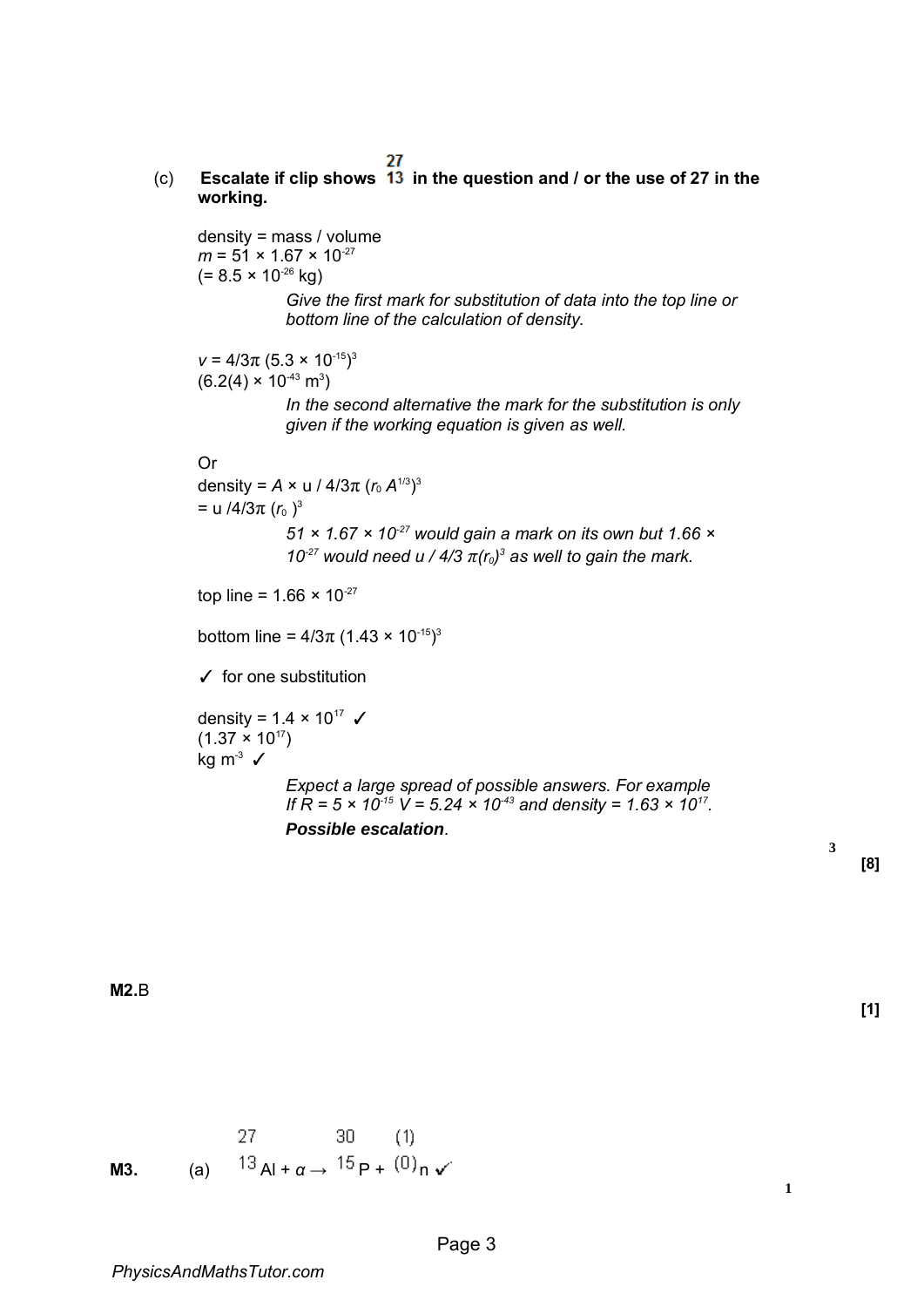(b) kinetic energy lost by the  $\alpha$  particle approaching the nucleus is equal to the potential energy gain  $\checkmark$ 

$$
2.18 \times 10^{-12} = \frac{1}{4\pi \times 8.85 \times 10^{-12}} \times \frac{13 \times 1.6 \times 10^{-19} \times 2 \times 1.6 \times 10^{-19}}{r}
$$
  
r = 2.75 × 10<sup>-16</sup> (m) v

**M4.** (a) 
$$
R = r_o A^{r/3} = 1.3 \times 10^{-5} \times (238)^{1/3}
$$
 (1)  
= 8.0(6) × 10<sup>-15</sup>m (1)

(b) (use of inverse square law e.g. 
$$
\frac{I_1}{I_2} = \left(\frac{x_1}{x_2}\right)^2
$$
 gives)

$$
10 = \left(\frac{x_2}{0.03}\right)^2 \quad (1)
$$

*x* = 0.095 m **(1)**  (0.0949 m)

**2** 

**2** 

**3** 

**[4]** 

(c) (use *of A = A<sub><i>o*</sub></sub>exp(– $\lambda$ *t* gives) 0.85 = 1.0 exp (– $\lambda$ 52) (1)

$$
\hat{\lambda} = \frac{1n(100/0.85)}{52}
$$
  
= 3.1(3) × 10<sup>-3</sup>s<sup>-1</sup> (1)

**3** 

(d) it only emits *γ* rays **(1)**  relevant properties of γ radiation e.g. may be detected outside the body/weak ioniser and causes little damage **(1)**  it has a short enough half-life and will not remain active in the body after use **(1)**  it has a long enough half-life to remain active during diagnosis **(1)**  the substance has a toxicity that can be tolerated by the body **(1)**  it may be prepared on site **(1)**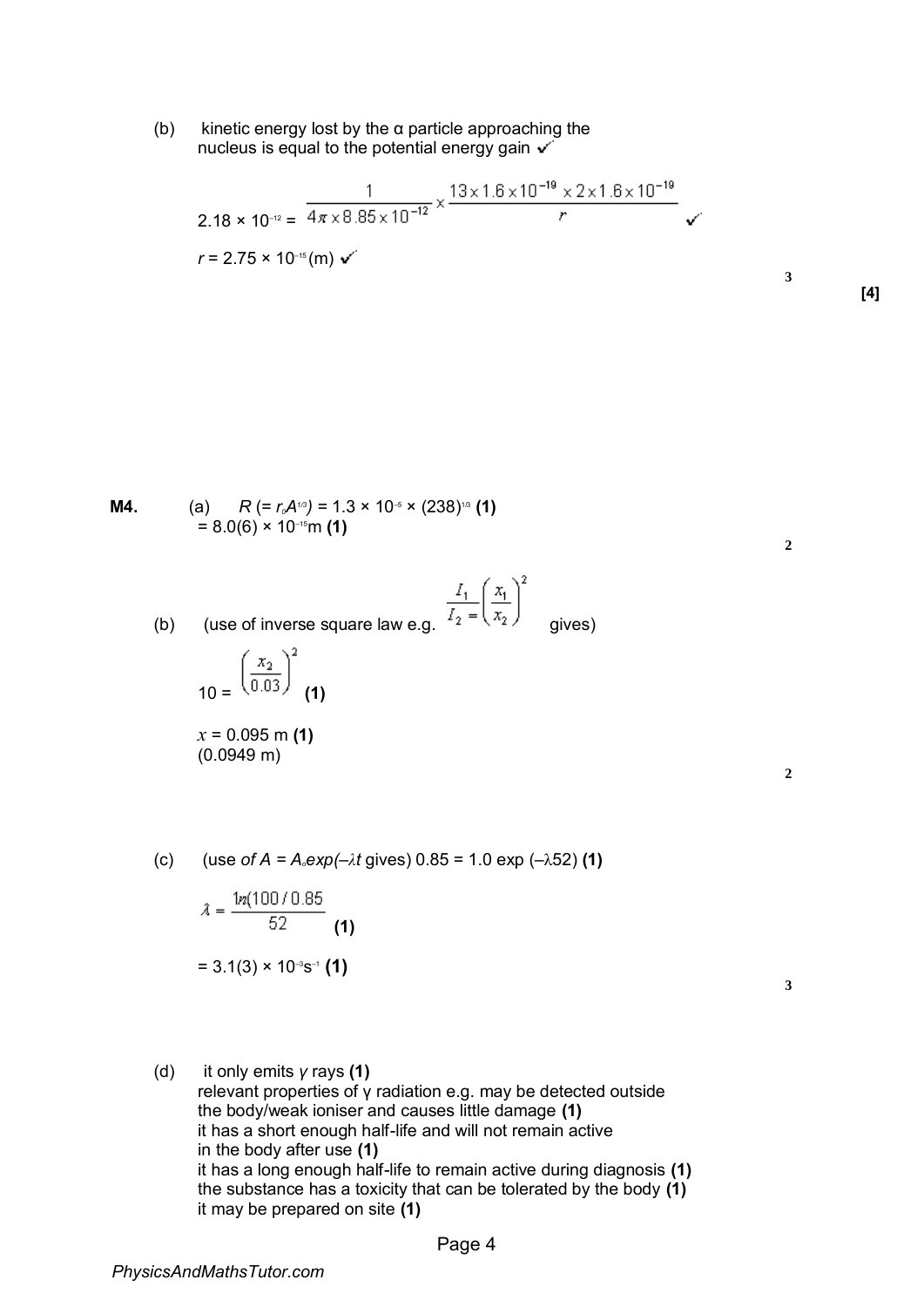**M5.**(a)  $(R^3 = R_0^3 A)$ 

plot  $R^{\text{s}}$  against  $A$  with axes labelled **(1)** units on axes **(1)**  scales chosen to use more than 50% of page **(1)** 

| element | $R/10^{-15}$ m |     | $R^3$ /10 <sup>-45</sup> m <sup>3</sup> |
|---------|----------------|-----|-----------------------------------------|
| carbon  | 2.66           | 12  | 18.8                                    |
| silicon | 3.43           | 28  | 40.4                                    |
| iron    | 4.35           | 56  | 82.3                                    |
| tin     | 5.49           | 120 | 165.5                                   |
| lead    | 6.66           | 208 | 295                                     |

calculate data for table **(1)**  plot data **(1)(1)** lose one mark for each error calculation of gradient

e.g. gradient = **(1)** (= 1.41 × 10–45 m<sup>3</sup> )

$$
r_0
$$
 (= gradient)<sup>1/3</sup> (1)  
=  $(1.41 \times 10^{-45})^{1/3} = 1.1(2) \times 10^{-15}$  m (1)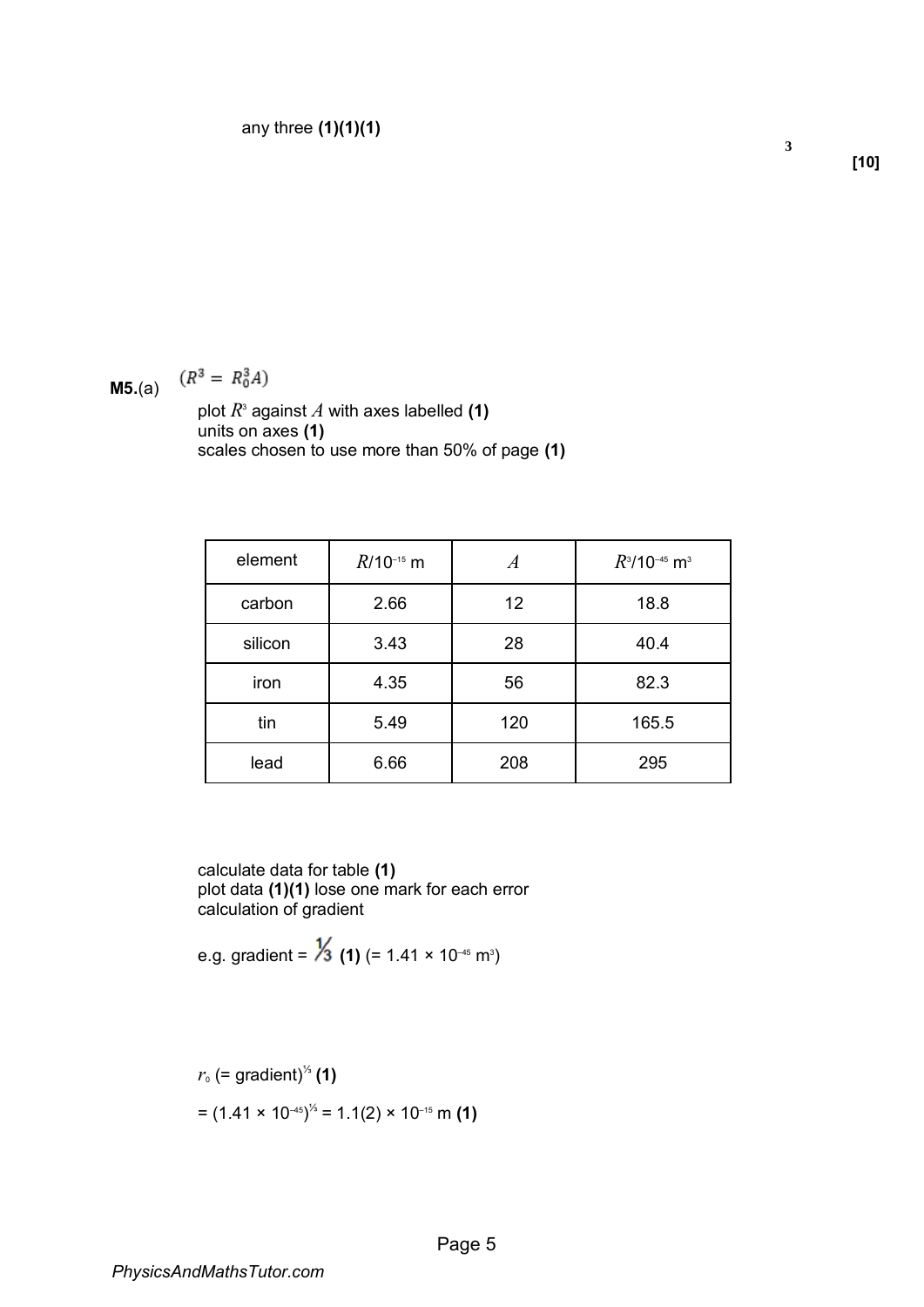## *alternative:*

```
plot R against A^{\text{1/3}} with axes labelled (1)
units on axes (1) 
scales chosen to use more than 50% of page (1)
```

| element | $R/10^{-15}$ m | A   | $A$ <sup>1/3</sup> |
|---------|----------------|-----|--------------------|
| carbon  | 2.66           | 12  | 2.29               |
| silicon | 3.43           | 28  | 3.04               |
| iron    | 4.35           | 56  | 3.83               |
| tin     | 5.49           | 120 | 4.93               |
| lead    | 6.66           | 208 | 5.93               |

calculate data for table **(1)**  plot data **(1)(1)** lose one mark for each error calculation of gradient

 $6.72 \times 10^{-15}$ e.g. gradient =  $0.0$  (1) = (1.1(2) × 10<sup>-45</sup> m<sup>3</sup>)  $r_0$  = gradient **(1)**  $= 1.1(2) \times 10^{-15}$  m (1) [or plot ln*R* against ln*A*...]

**(max 8)** 

(b) assuming the nucleus is spherical ignoring the gaps between nucleons assuming all nuclei have same density assuming total mass is equal to mass of constituent nucleus any one assumption **(1)** 

$$
M = \frac{4}{3} \pi R^3 \rho (1)
$$

$$
\left(\therefore M = \frac{4}{3} \pi R_0^3 a \rho\right)
$$